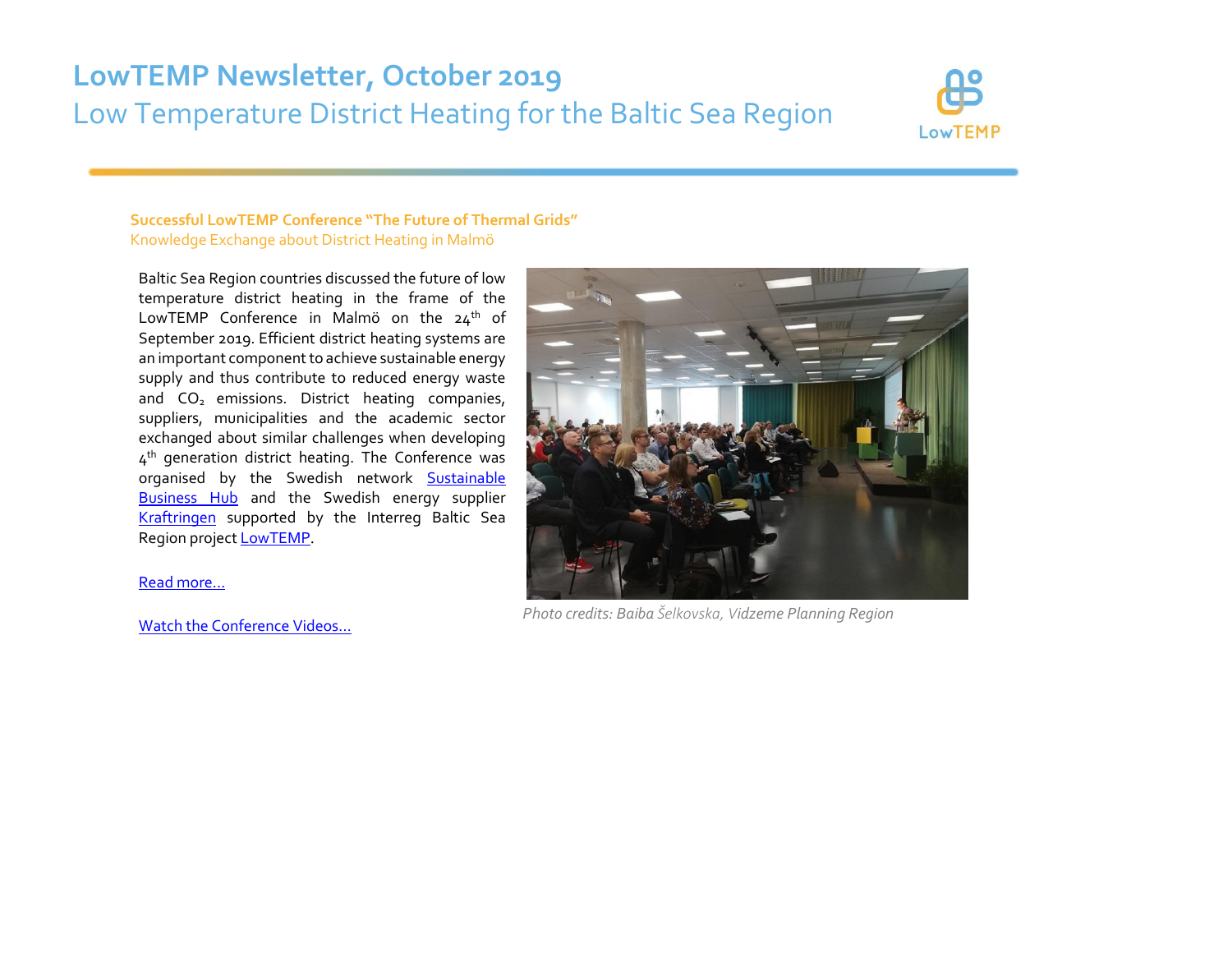# **Watch LowTEMP now! Project video informs about LTDH and partner activities**

How can we reduce energy waste and  $CO<sub>2</sub>$  emissions in the BSR? Watch the video and learn about the aims and activities around the LowTEMP project! Project partners inform about a **District Heating Knowledge** [Platform,](http://www.dhknowledge.eu/) the advantages of LTDH, [pilot measures,](http://www.lowtemp.eu/map/) environmental effects, business models and much more.

[Watch the video…](https://www.youtube.com/watch?v=Du6D1uQtxTg)



# **LTDH implementation strategy has been developed in Gulbene Municipality (Latvia)**

Latvian experts have developed a low temperature district heating system implementation strategy for Gulbene Municipality in order to improve district heating systems in Gulbene Municipality and to achieve maximum energy efficiency. It will be used for the future planning of heat supply and decision-making with regard to heat supply in the Gulbene district.

#### [Read more…](http://www.lowtemp.eu/uncategorized/ltdh-implementation-strategy-has-been-developed-in-gulbene-municipality-latvia/)

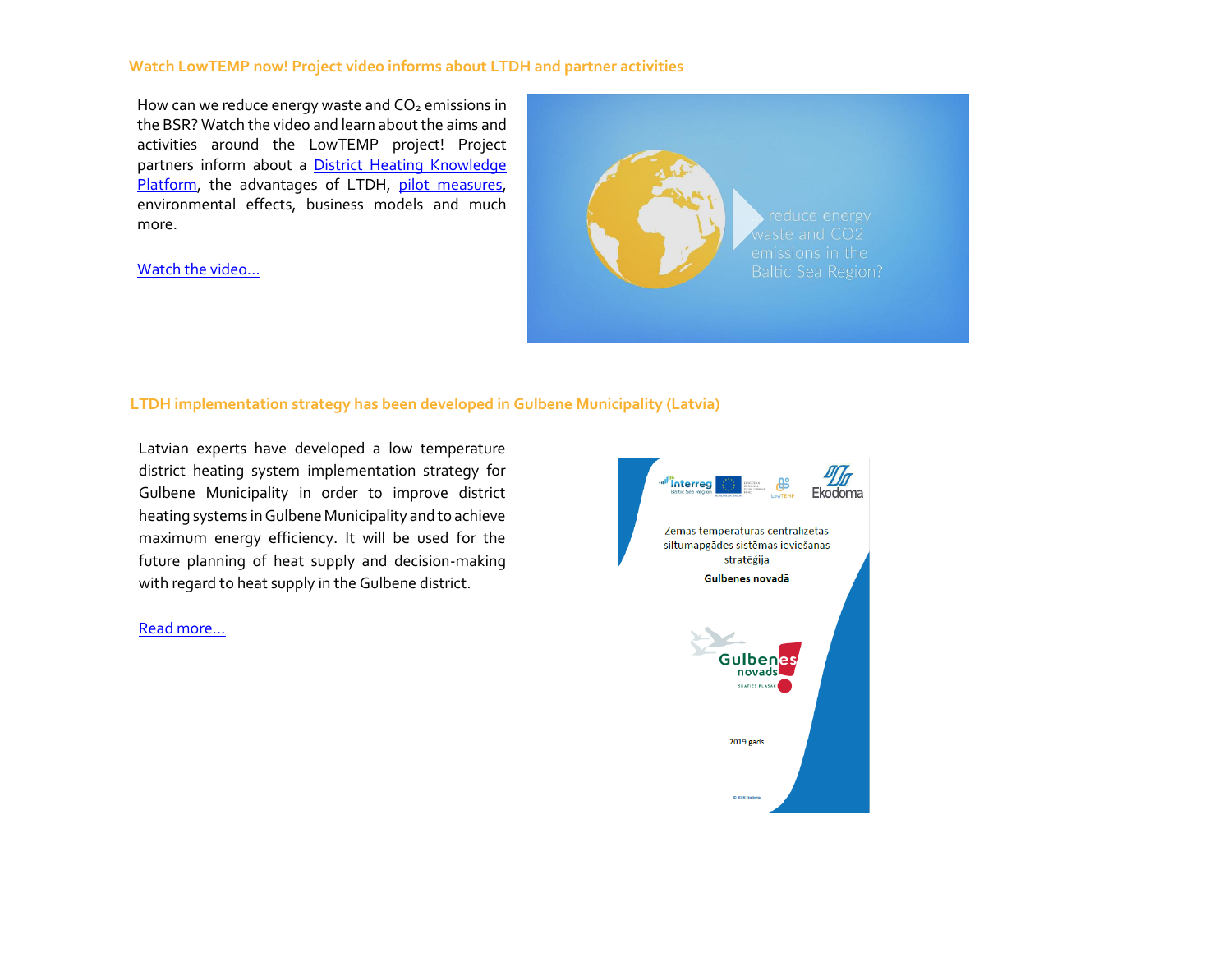# **Pilot: Low temperature centralised heat supply system of Gulbene Municipality (Latvia)**

In the pilot implemented during the LowTEMP project, a low temperature heating system has been installed in three municipal buildings in Gulbene. The system consists of a more efficient boiler house (biomass) and newly constructed heat pipes. In order to meter and analyse the heating data, a remote data reader system has been installed. The environmental impact of this pilot is significant as the new, energy-efficient boiler house now allows to reduce  $CO<sub>2</sub>$ -pollution and to generate heat energy that is 40% cheaper.

[Read more…](http://www.lowtemp.eu/low-temperature-centralised-heat-supply-system-of-gulbene-municipality-belava-village/)



*Photo credits: Sandis Kalniņš, Gulbene Municipality*

# **Pilot: Data collection and analysis of heat supply, loss and consumption: Examination of 145 social / public objects in Petrozavodsk (Russia)**

In the pilot implemented within the LowTEMP project, 145 social and public objects, such as a kindergarden building (photo), were surveyed to reveal their structural condition, energy efficiency potential and heat consumption during the past five years. The subsequent development of an energy management plan for the pilot objects provides the basis for the transition to more energy-efficient solutions as one step forward to low temperature heat supply in municipal buildings and facilities.



[Read more...](http://www.lowtemp.eu/collection-and-analysis-of-data-on-heat-supply-heat-losses-and-heat-consumption-petrozavodsk/)

*Photo credits: ANO EEC*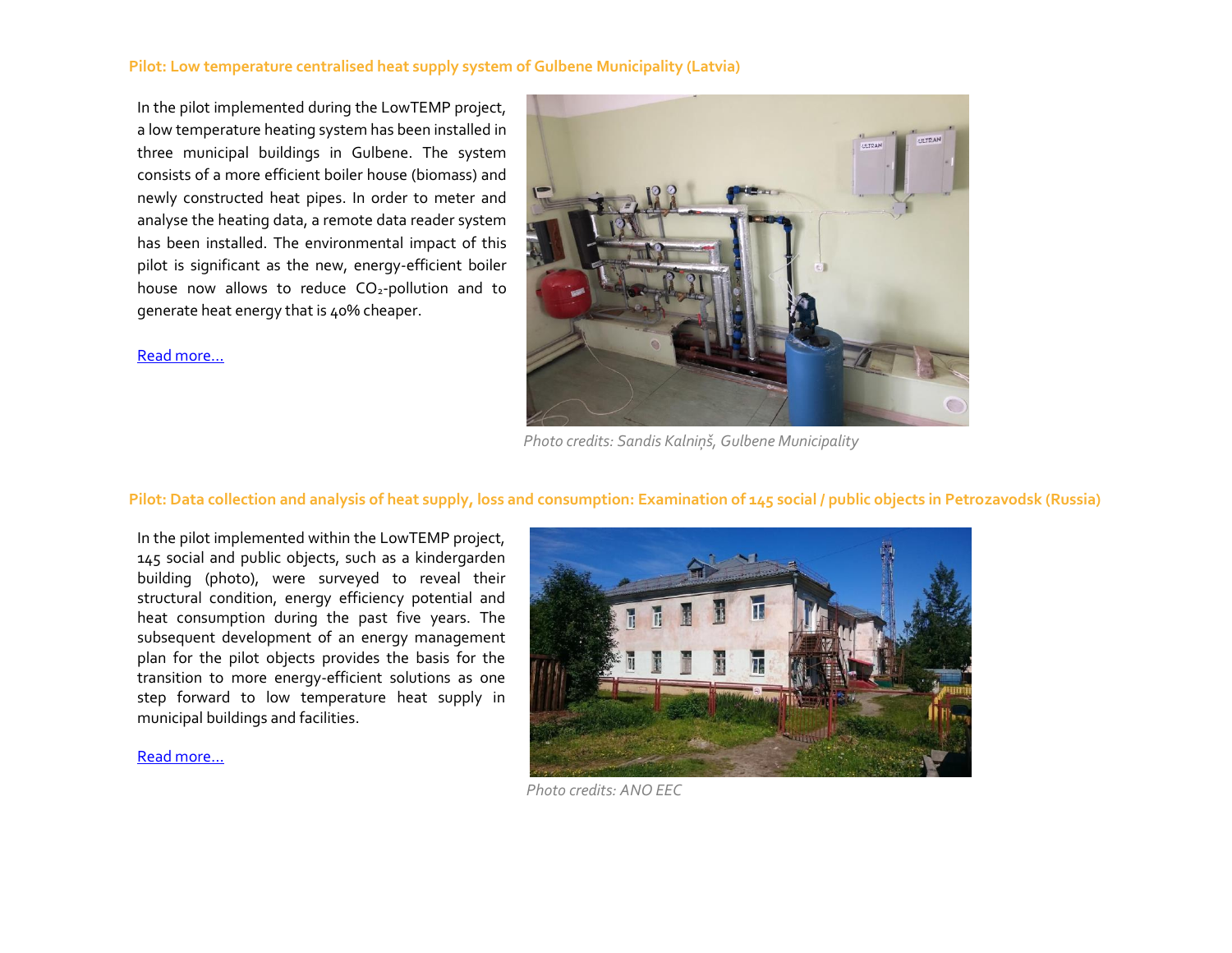### **Industrial waste heat project in Germany moves forward**

The foundation stone for the enercity energy centre on the district heating route between the copper company Aurubis and the residential and commercial area HafenCity was laid on 26<sup>th</sup> of August 2019. The heating network is fed by industrial waste heat - such systems are an important element of the so-called "Wärmewende" and go along with the transformation to low temperature district heating networks of the 4<sup>th</sup> generation. By supplying buildings in the districts HafenCity, Veddel and Rothenburgsort that are adjacent to the heat pipe, annual emissions of more than 10,000 tons  $CO<sub>2</sub>$  can be avoided.



[Read more…](http://www.lowtemp.eu/uncategorized/industrial-waste-heat-project-moves-forward/) *Photo credits: BUE Hamburg, Roland Schneider*

# **Innovative solutions for heat generation at the 9th Pomeranian Energy Picnic in Gdynia**

The LowTEMP Lead Partner IMP PAN and project partner OPEC informed about energy efficiency measures, especially low temperature district heating systems, in the frame of the annual Pomeranian Picnic in June this year. It was dedicated to energy efficiency and renewable energy sources. The honorary patronage took Dariusz Drelich, Governor of Pomerania Voivodship, National Fund for Environmental Protection and Water Management, Ministry of Energy and Ministry of Environment.

#### [Read more...](http://www.lowtemp.eu/uncategorized/pomorski-piknik-energetyczny-w-gdyni/)

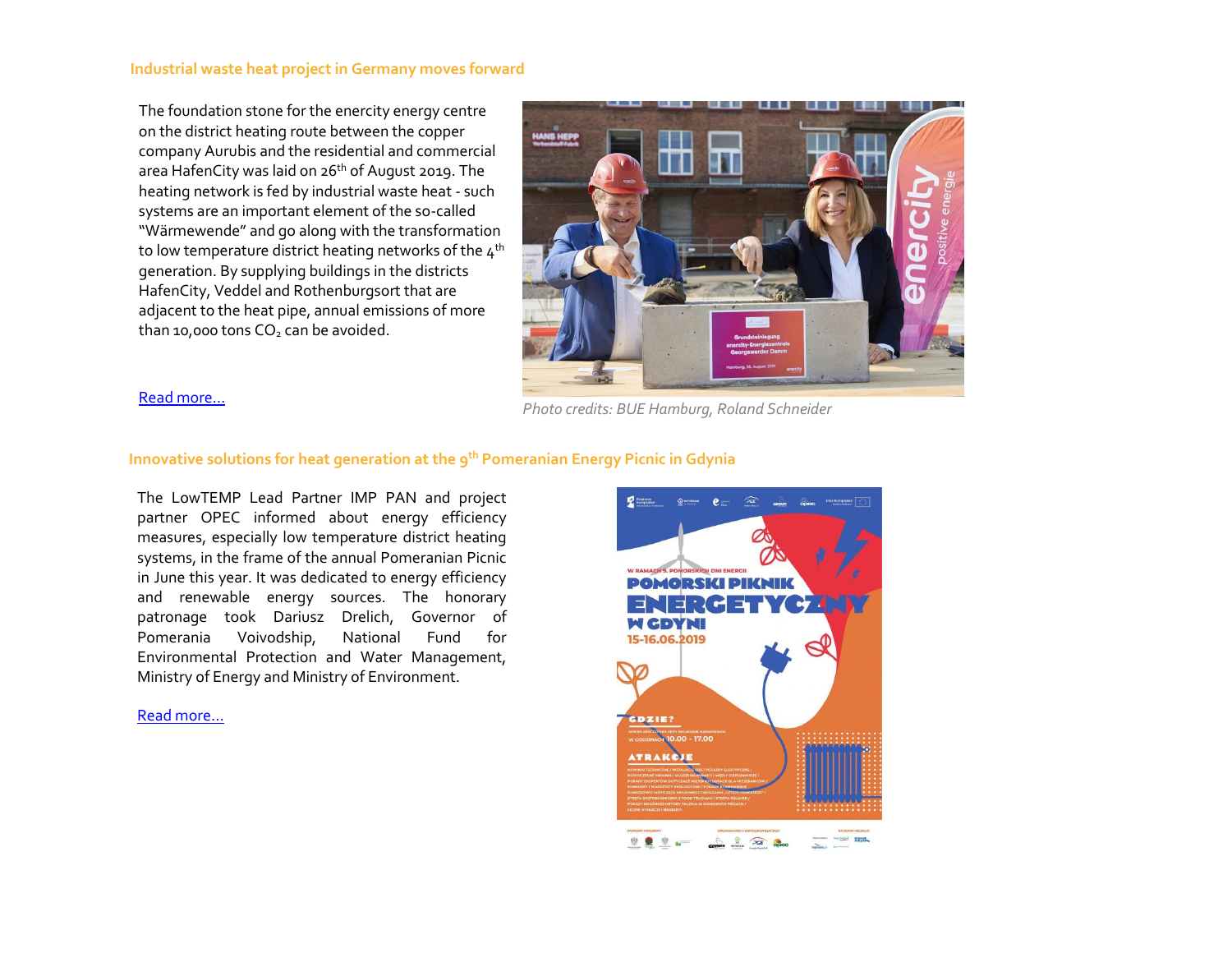# **LowTEMP at the Cluster Renewable Energy Hamburg "Heating Forum"**

The Cluster Renewable Energy Hamburg is a business network for the Hamburg metropolitan region and has been offering networking and information opportunities for interested stakeholders since 2010. Heating is one of the core pillars of the cluster's work. The LowTEMP project partner ZEBAU GmbH located in Hamburg, took part with an introductory lecture on the topic of LowTEMP district heating networks and on the project itself.

[Read more…](http://www.lowtemp.eu/uncategorized/lowtemp-at-the-cluster-renewable-energy-hamburg-heating-forum/)



*Photo credits: ZEBAU GmbH*

**Upcoming events**

# **Thermal energy systems of the future – hot trends and cool solutions for cities", 17.-18. October 2019, Brussels, Belgium**

This two-day conference will bring together politicians, industry representatives and research institutions from across Europe to connect and exchange ideas on how urban thermal energy systems are developing and how these integrated heating and cooling solutions of the future will allow smart cities to satisfy the energy needs of its citizens and businesses in a sustainable way.

[Visit the web](https://en-gb.invajo.com/event/celsiusinitiative/thermalenergysystemsofthefuturehottrendsandcoolsolutionsforcities)site…

[More upcoming events…](http://www.lowtemp.eu/events/)